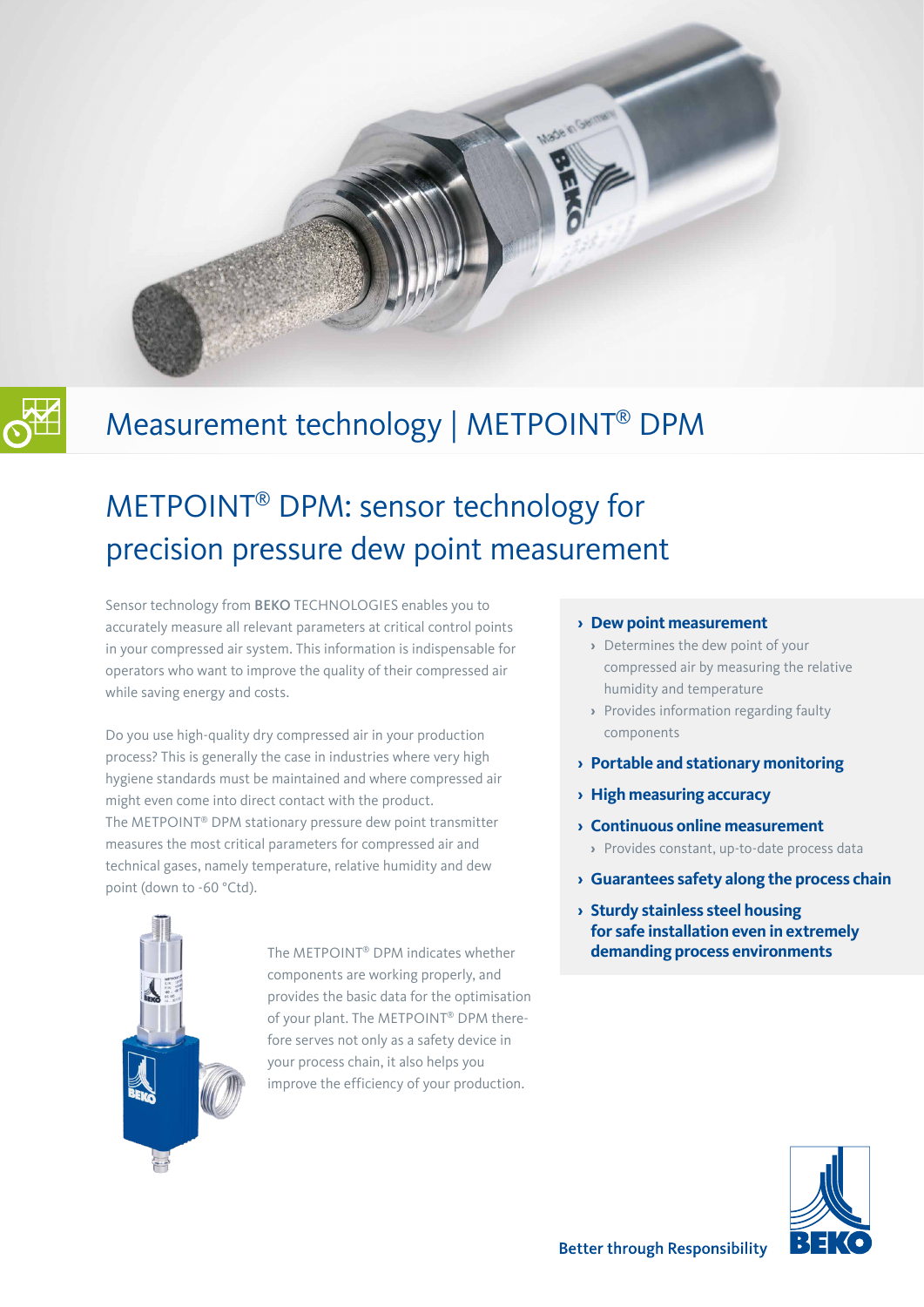

| Technical data of SD23 pressure dew point sensors |                                                              |                                                    |  |  |
|---------------------------------------------------|--------------------------------------------------------------|----------------------------------------------------|--|--|
| Measuring range                                   | $-60 - +30$ °Ctd                                             |                                                    |  |  |
| Max. permissible<br>operating overpressure        | 50 bar [gauge]                                               |                                                    |  |  |
| Max. measuring error                              | $±$ 4 K for -60  -50 °Ctd<br>+ 3 K for -50  -30 °Ctd         | ± 2 K for -30  -10 °Ctd<br>+ 1 K for -10  +30 °Ctd |  |  |
| t95 response time                                 | < 10 sec (from dry to humid)<br>< 40 sec (from humid to dry) |                                                    |  |  |
| Power supply                                      | 14  30 VDC                                                   |                                                    |  |  |
| Load (load resistance)                            | $RL = max. 416 \Omega at 24 V DC$                            |                                                    |  |  |
| Output signal                                     | 4  20 mA, analog, 4-wire                                     |                                                    |  |  |
| Output signal                                     | $010$ V, analog, 4-wire                                      |                                                    |  |  |
| Output signal                                     | RS485, digital output, 4-wire                                |                                                    |  |  |
| Process medium<br>temperature                     | $-30 °C_{\dots} + 70 °C$                                     |                                                    |  |  |
| Ambient temperature<br>during operation:          | $-25 °C  +60 °C$                                             |                                                    |  |  |
| Storage and transport<br>temperature:             | $-40 °C = +85 °C$                                            |                                                    |  |  |
| Ambient air humidity:                             | 0  95 %, no condensation                                     |                                                    |  |  |

|                 | DPM SD11 *       | DPM SD21 *    | DPM SD23 *                |
|-----------------|------------------|---------------|---------------------------|
| Measuring range | -20  +30 °Ctd    | -60  +30 °Ctd | -60  +30 °Ctd             |
| Output signal   | $420 \text{ mA}$ | 420mA         | RS485 / 4  20 mA, 0  10 V |
| Order no.       | 4029239          | 4024282       | 4024283                   |

\* Annual calibration recommended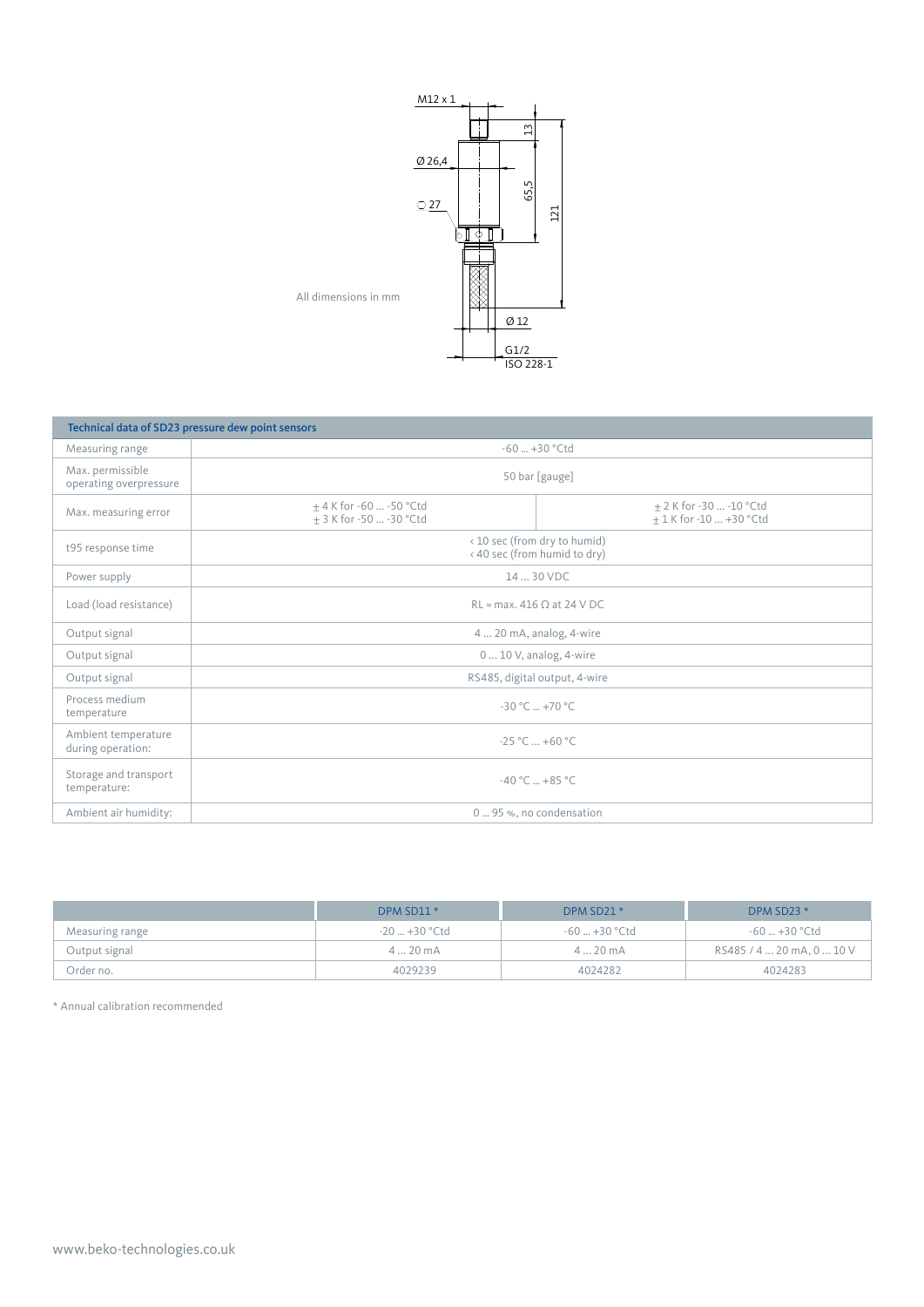| For METPOINT <sup>®</sup> DPM | SD11 calibration * |            | SD21 calibration * |            | SD23 calibration * |            |
|-------------------------------|--------------------|------------|--------------------|------------|--------------------|------------|
| stationary                    | <b>Standard</b>    | Express ** | <b>Standard</b>    | Express ** | <b>Standard</b>    | Express ** |
| Order no.                     | 4032067            | 4032068    | 4032069            | 4032070    | 4032071            | 4032072    |

| For METPOINT <sup>®</sup> DPM | DP109 calibration * |            | DP207 calibration * |            | Third-party sensor calibration * |  |
|-------------------------------|---------------------|------------|---------------------|------------|----------------------------------|--|
| stationary                    | <b>Standard</b>     | Express ** | <b>Standard</b>     | Express ** | <b>Standard</b>                  |  |
| Order no.                     | 4027629             | 4027630    | 4027631             | 4027633    | 4032073                          |  |

\* Annual calibration recommended

\*\* Express delivery, back within 3 days

# Accessories for METPOINT® DPM



| Measuring chamber for<br><b>METPOINT® DPM</b>  | <b>MK Basic PN16</b> | <b>MK Basic PN50</b> |
|------------------------------------------------|----------------------|----------------------|
| Material                                       | aluminium            | aluminium            |
| Max. permissible<br>operating pressure         | 16 bar [gauge]       | 50 bar [gauge]       |
| Max. permissible temperature<br>range pressure | $10 - 80 °C$         | 1080 °C              |
| Order no.                                      | 4026170              | 4027290              |

| For METPOINT <sup>®</sup> DPM<br>stationary | <b>Connecting cable</b><br>with plug $(5 m)$<br><b>SD 11   SD21</b> | <b>Connecting cable</b><br>with plug $(5 m)$<br><b>SD23</b> |
|---------------------------------------------|---------------------------------------------------------------------|-------------------------------------------------------------|
| Order no.                                   | 4025252                                                             | 4025253                                                     |